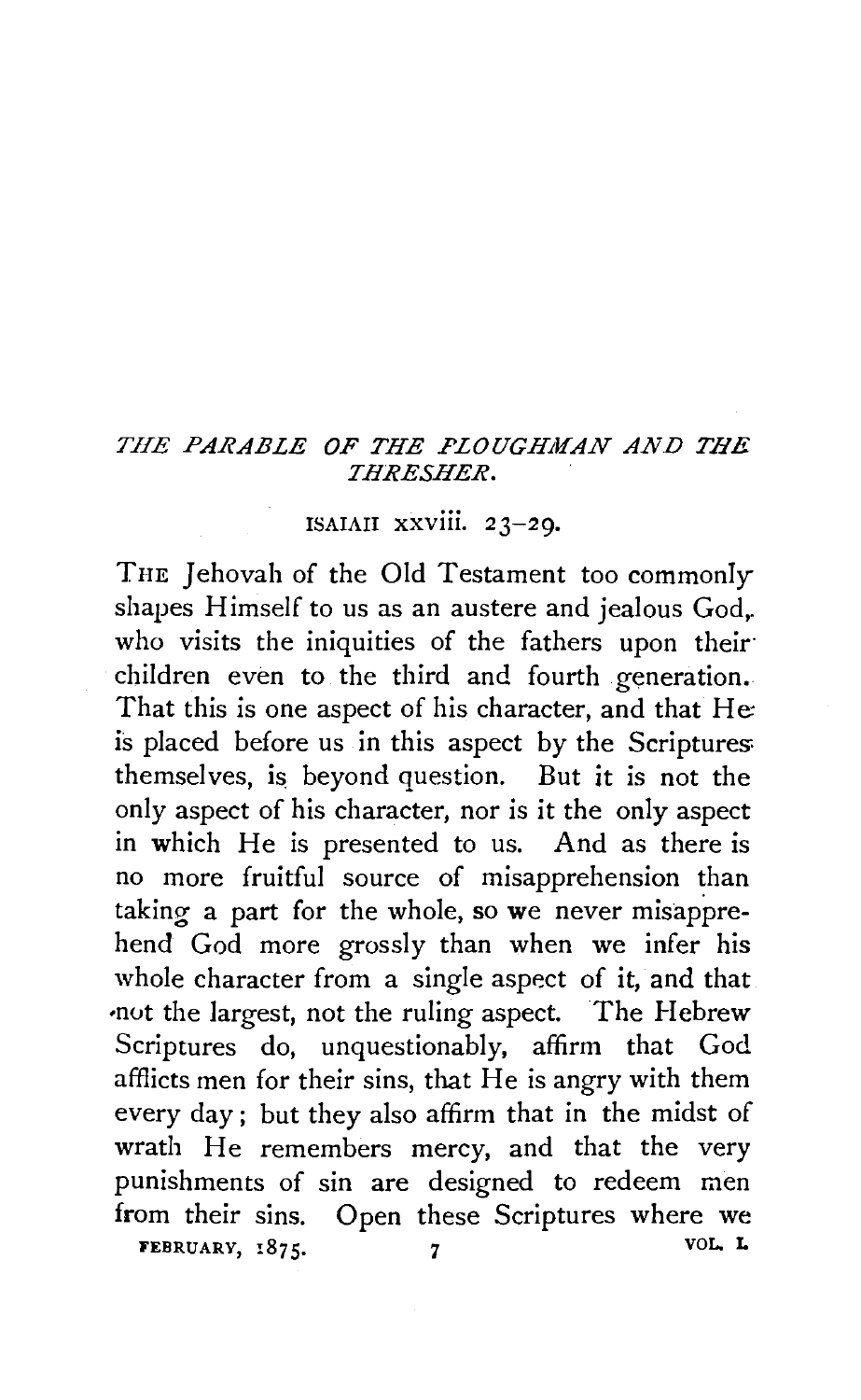will,—in the Law, in the Prophets, in the Psalms, and wherever we find a denunciation of judgment, there we are also taught that behind the dark clouds of judgment there smiles a heaven of redeeming love ; and the most exquisite and familiar passages of the Old Testament are precisely those in which the saving mercy of God is depicted as shining through those clouds. As we study its pages we are more and more profoundly convinced that Jehovah both is, and is not, an austere and jealous God; that He does visit men for their iniquities. but that the punishments He inflicts are intended for correction, and not for destruction. His wrath 'is as truly a saving wrath as his love is a saving **love.** 

This double aspect of his character. as Judge and Redeemer, as judging that He may redeem, is set forth by the prophet Isaiah in a parable which is not familiar to most readers of the Bible, I think, although it deserves to be familiar, since it expresses the merciful and redeeming purpose of the Divine judgments in a simple, yet beautiful and impressive, form. The parable is not easy to translate, or so to -cranslate as to convey the Hebrew thoughts in good English idioms; but the following translation will suffice, perhaps, to convey the meaning, if not the beauty, of the Original :

> 23. Give ye ear, and hear my voice; Attend, and hearken unto my speech. *24-* Does the ploughman *always* plough ? For sowing he lays open and harrows his ground. 25. When he hath levelled the surface thereof, Doth he not scatter the dill, And strew the cummin, And set the wheat in *rows*.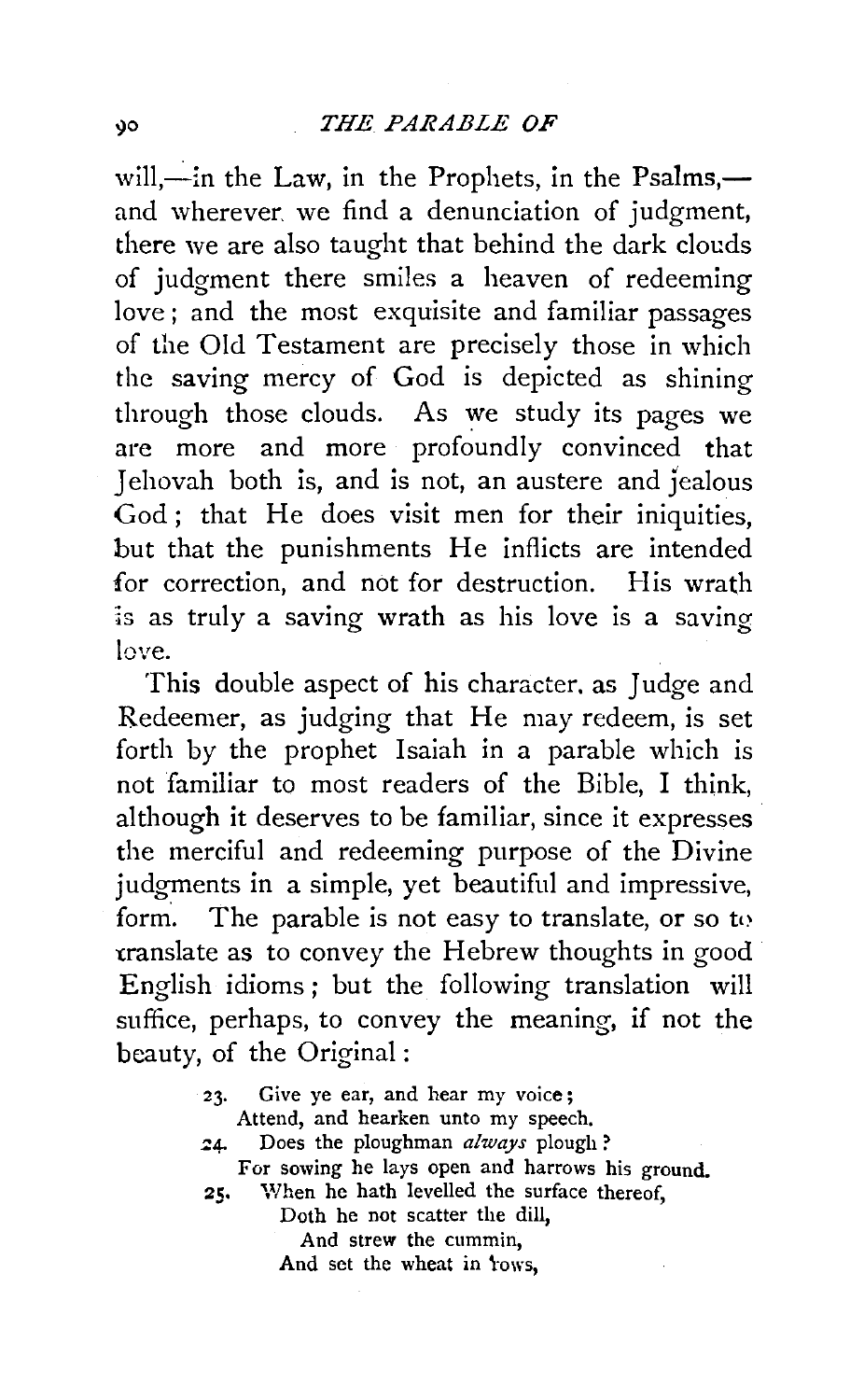The barley in the place marked out for it, And the spelt along the edge of the field ?

*z6.* For his God teacheth him to act with discretion ; He instructeth him.

- z7. For the dill is not threshed with a sledge, Nor is the wheel of the wain rolled over the cummin; But the dill is beaten out with a switch, And the cummin with a flail.
- 28. Bread-corn must be bruised ; But he will not go on threshing it for ever, Nor (for ever) vex it with the wheel of his wain, Nor crush it under the hoofs of his horses.

29. This also cometh from the Lord of hosts, Who giveth (him) a marvellous sagacity and high understanding.

( 1 .) The general drift of the Parable is obvious. The husbandman does not for ever vex and wound the tender bosom of the earth with the keen edge of the ploughshare or the sharp teeth of the harrow. He ploughs *only that he may sow;* he harrows the ground only that he may produce a level and unclodded surface on which to cast his seeds. And when he sows, he gives to every seed its appropriate place and usage. He scatters the dill $<sup>1</sup>$  and</sup> strews the cummin<sup>2</sup> broadcast; but the wheat he sets, according to the Oriental fashion, in long rows, and the barley in a place specially marked out for it, so marked as to exclude the borders of the field : and here, along the edges of the field, where it is most likely to be bitten or trampled by passing beasts, he sows the less valuable spelt. $8$  In short, he ploughs and harrows only that he may sow and

<sup>1</sup> The black cummin.<br><sup>2</sup> The cummin is an umbelliferous plant, with leaves like those of fennel, and aromatic seeds resembling those of the poppy, which were used both as a condiment and a medicine.

<sup>3</sup> The 'shorn corn,' or 'hairless corn,'-so called from its shorn and smooth appearance, its beardlessness.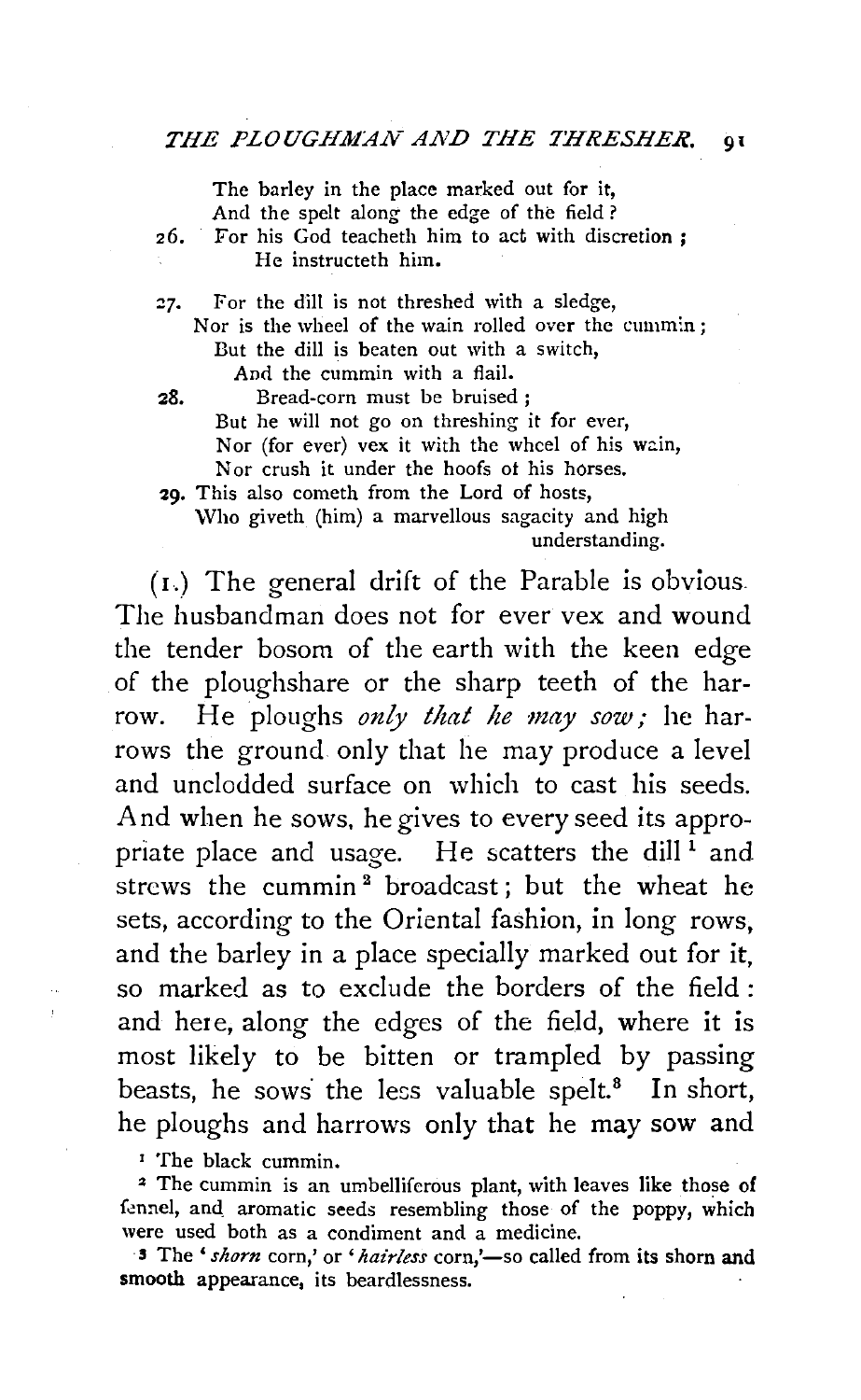plant; and when sowing-time has come, he deals with every seed after its kind, giving it its appro-<br>priate place and treatment. And this he does priate place and treatment. because God has given him discretion, and has taught him by experience how to handle the *soil*  and the seeds so as to produce the most abundant results. Is God, then, less wise than the husbandman whom He has taught?

So, again, when the harvest is gathered in, the wise husbandman still varies and adapts his means to his end. When he would thresh out the light aromatic seeds of the black and the grey cummin, he does not crush them under the heavy rollers of the threshing-sledge,<sup>1</sup> nor does he drive the ponderous and serrated wheels of the threshingwaggon over them, but he strikes them lightly with a switch or other slender flail. " Bread-corn," indeed, "must be bruised;" but even when the sledge, or the waggon, is driven over it, to separate the grain from the chaff, or when the horses are led to and fro on the threshing-floor, to tread out the grain with their feet, the discreet husbandman takes care that the process is not prolonged until the grain itself is crushed. He does not go on threshing "for ever ; " his single aim is to separate the chaff from the wheat, to save as much of the grain as he can, and to save it in the best' condition he can, that it may be gathered into his garner. And he thus varies his modes of treatment, and adapts them to the several kinds of seeds, because God has given him sagacity and wisdom. Will God, then,

I Heavy wooden rollers in which sharp stones were inserted, to split and bruise the husks and to liberate the corn.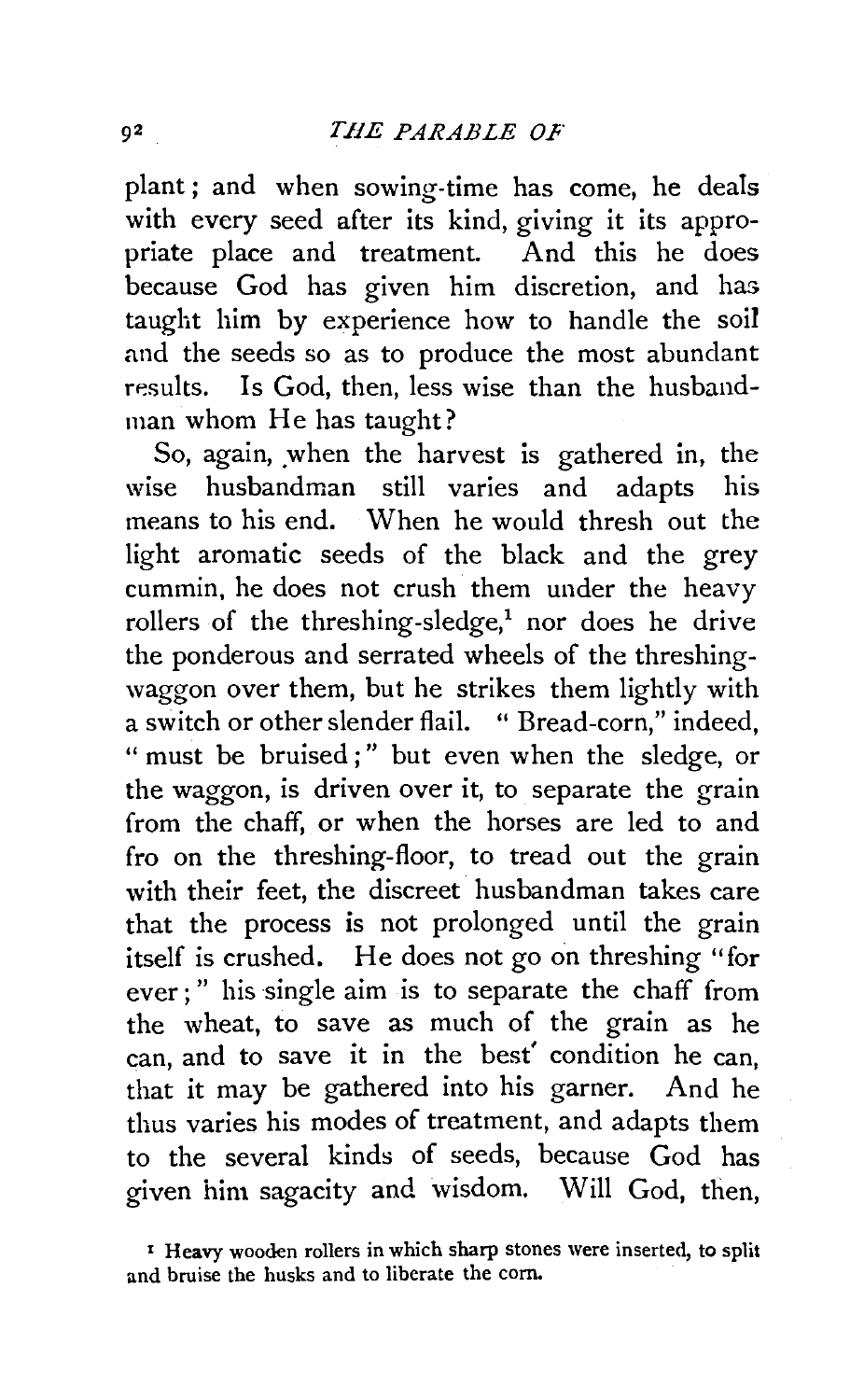who gave the husbandman this sagacity, be less observant of time and measure? Will He crush and waste the precious grain of his threshing-floor *?* 

(2.) The general drift of the Parable is obvious enough. Nor is the historical application of it difficult to recover. The prophet Isaiah fell on evil times. He had to warn and admonish the chosen nation at a period in which they were utterly corrupt, when the judges took bribes and the priests mocked at the word of the Lord, and the very prophets saw "lying visions," or pretended to see them, and the people had made a covenant with Death and Hades. He had to threaten them with disaster on disaster. $$ with the horrors of famine, of civil war, of foreign invasion, of captivity in a strange land. So corrupt were they, however, that they made a jest of him for his fidelity to their King and God. In their drunken carousals the priests and prophets mimicked and burlesqued the simplicity and directness of his speech, and turned his warnings into a theme for laughter and derision.<sup>1</sup> But even in this godless and scoffing age there was a "remnant," faithful among the faithless, who were true to God and to the word which He sent by the Prophet. Were *they* to be consumed in the fire of the Divine indignation against the popular sins ? Or, if they were preserved, were they to stand by, and see the elect nation destroyed out of its place ? Was there no hope for them ? none even for the nation at large ?

There *was* hope; and that they might see it and be sustained by it in the cloudy and dark day of judgment, Isaiah discloses to them, in his parable,

<sup>1</sup> Isaiah xxviii.  $9 - 1$ , in the Original.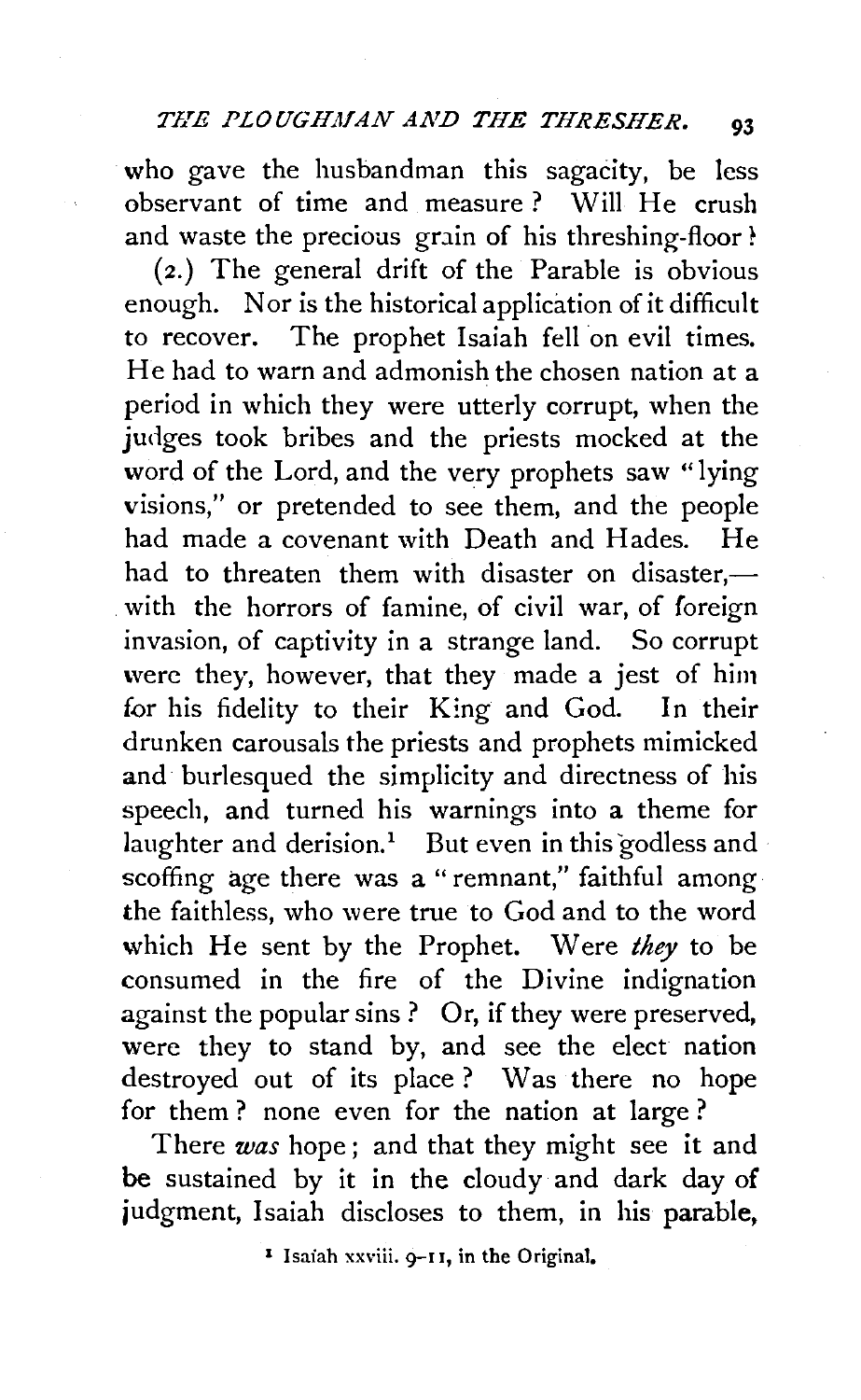the secret of the Divine administration,-viz., that judgment is mercy, and that it prepares the way for a mercy more open and full than itself. Israel is Jehovah's field. When it is overrun with weeds, it ·must be ploughed up ; and when it is ploughed, the clods must be broken and levelled by the harrow. But will the Divine Husbandman be always ploughing? Has He no end beyond that? He ploughs only that He may sow. He afflicts the sinful only that He may cleanse them from their sins and make them fruitful in all goodness. *This* is Isaiah's message concerning the bulk of the nation. Corrupt and degraded as they are, God will not abandon them to their corruptions; He will chasten and redeem them by judgments keen and searching as the ploughshare : the calamities which are coming upon them are designed to correct them, to recover them, to make them fruitful in good works.

But the Prophet has a message to the faithful Remnant, as well as to the nation at large. And *to them* his message is, that even the good grain must be threshed, that even those who are faithful to Iehovah must share in the judgments which are about to fall on the entire nation. They cannot be exempted from the misery of the time; they must suffer, as for their own sins, so also for the sins of their neighbours. But this is their comfort, that the Divine Husbandman measures out his strokes with wisdom and grace. He does not thresh the more tender plants with the heavy sledge or the heavier waggon. And even the strongest plants will not be crushed. beneath the ponderous wheels, or torn to pieces hy the sharp edges, or destroyed beneath the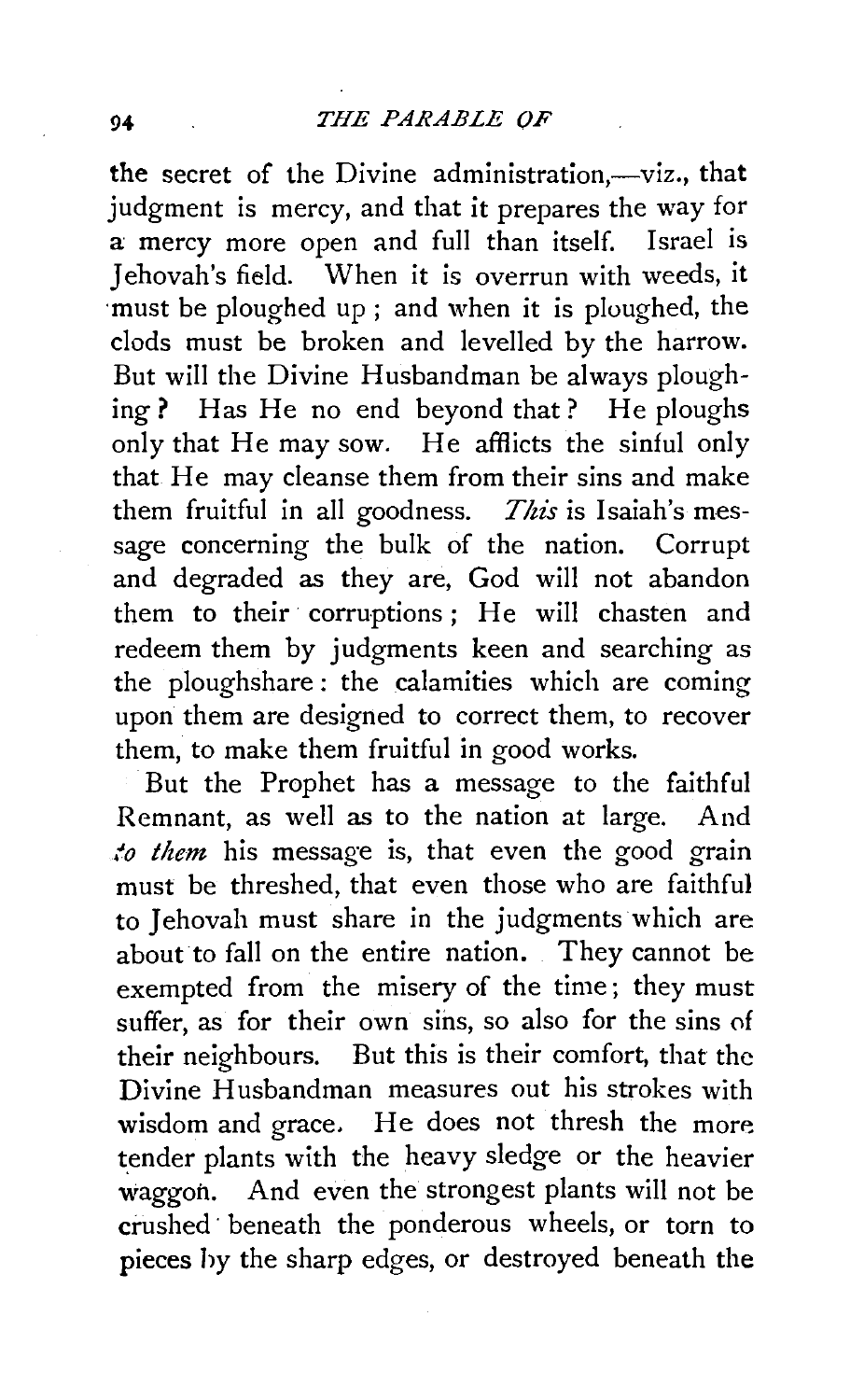trampling hoofs. Not a single grain of any good herb will be lost, or crushed, or burned up with the chaff and the straw. God is but separating that which is good in those whom  $He$  loves from that which is evil and imperfect in them; and, even in this process of separation, He will not lay upon them more than they are able to bear. Their weeping will be but for a night ; joy will come in the morning : the *day* of vengeance will usher in the acceptable *year* of the Lord. Terrible as the judgment may be, it is sent in mercy,—sent both to redeem the sinful and to make them perfect who stay their souls on God.

 $(3.)$  So that, in this Parable, the mystery of the Divine Providence is laid open, its secret disclosed. All ploughing is for sowing; all threshing is in*tended for the preservation of the grain*. When God chastens us, it is not because He means to destroy us, but because He has set his heart on saving us, because He has appointed us to life, and not to death.

Nor are the ordinances and chastcnings of his Providence arbitrary and without discrimination. He employs various methods, sends "sorrows of all sorts and sizes," that He may adapt Himself to every man's needs, 'and to all our varieties of place, time, and circumstance. Just as the husbandman varies his treatment of the soil, and allots to each kind of seed a soil and place suitable to its kind ; just as, after the harvest has been gathered in, he employs only such instruments as are best adapted for separating the different kinds of grain from the straw and the chaff: so, with like wisdom and dis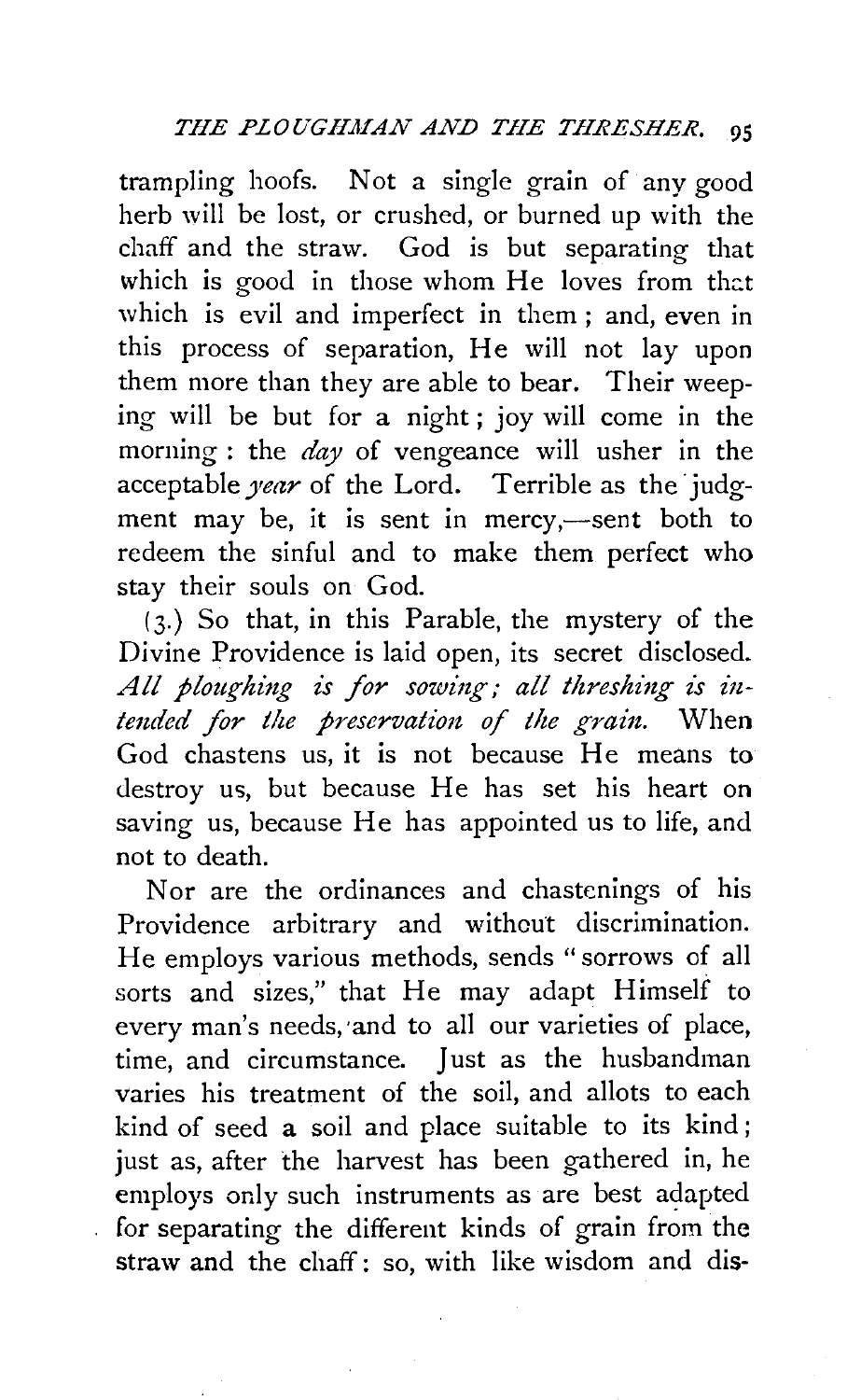cretion, God deals with us, assigning to each of us our proper station and lot, and, when we sin against Him, adapting his judgments to our several needs. The sorrows, losses, bereavements which befall us are but as the sharp edge of the share or the keen teeth of the harrow, and are intended to prepare us to receive the good seed and to bring forth much fruit. Or, again, they are like the stroke of the flail, or the keen pressure of the sledge, or the ponderous oppression of the waggon-wheel, or the swift rattle of the horses' hoofs ; and are designed to separate the chaff from the grain, the worthless from the worthy, the evil from the good in us, that we may be made meet for the garner of God.

" Cure sin, and you cure sorrow," say the reason and conscience of the World : and the sorrow comes *that the sin may be cured,* adds the Prophet ; the very miseries that spring from evil are intended to .eradicate the evil from w\_hich they spring. The •weeds call for the plough ; and the plough comes at their call : but it comes, and cuts up the weeds and the ground in which they have taken root, only that the seeds of wholesome herbs and herbs of grace may be sown in the furrows. The chaff calls for the flail: and the flail is sent, but sent only to beat out the nourishing grain.

It was in the strength of this sublime conception of the ministry of pain and sorrow that the Hebrew prophets met the terrible miseries they were called to endure and behold. Would that this conception were as assured, and as familiar, to us as it was to them! For, sooner or later, we all have to endure sorrows which rend our hearts as the ploughshare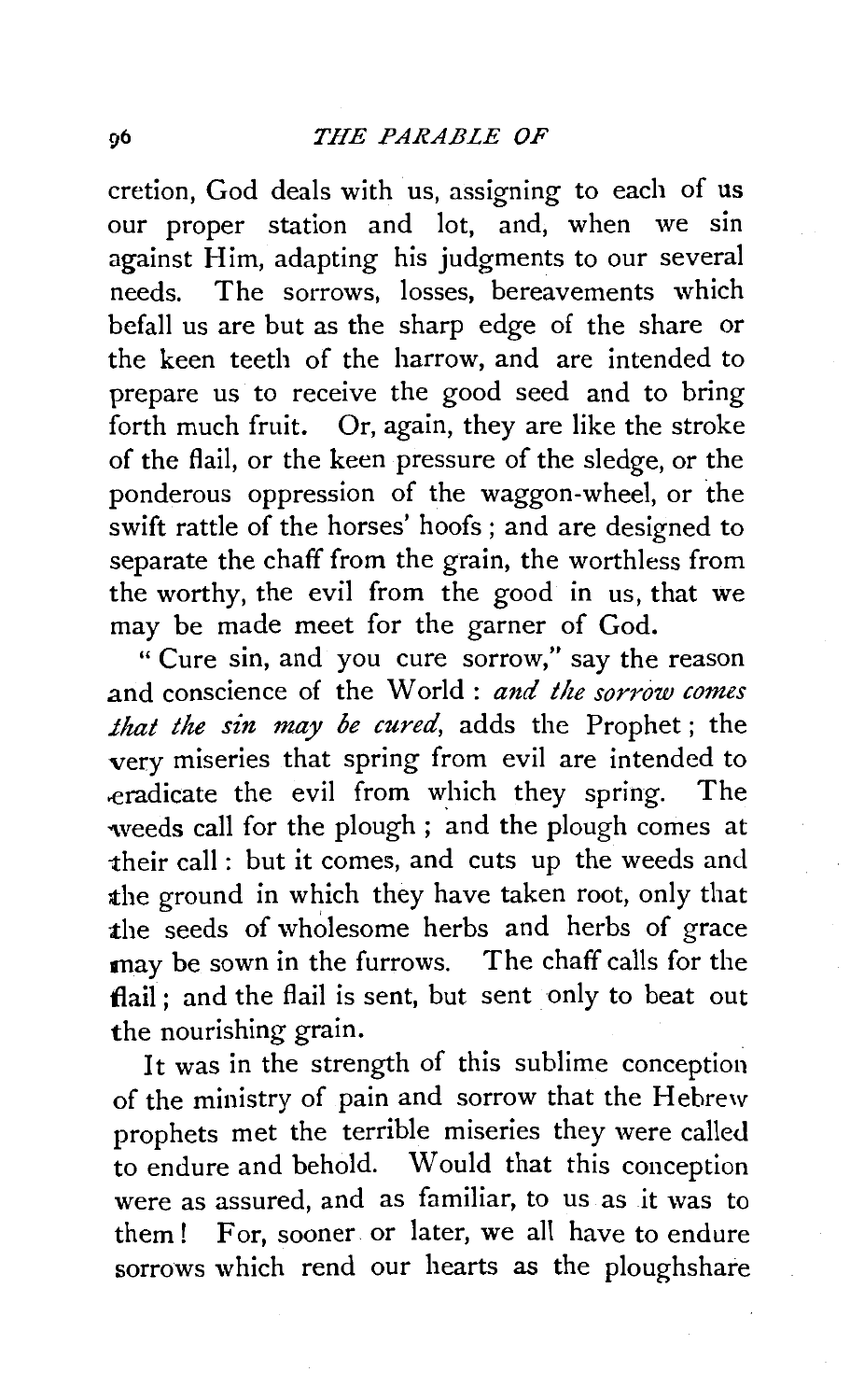rends the ground, or which bruise our hearts as the flail bruises the corn. And even when our hearts are torn and bruised by no sorrows of our own, we have to look on, as best we may, while our neighbours and friends are torn and bruised by pangs which we are powerless to heal. Often men suffer for their sins who, nevertheless, have much in them that is good and of good promise: and how can we but grieve for them ? how can our grief but be bitter and hopeless unless we believe that God is ploughing up their hearts in order that He may give them fertility again, and cast the seed of the kingdom into the furrows ? Often the innocent and godly suffer; at times they are afflicted with keen and long-drawn miseries which it almost maddens us to witness. How can we but grieve for them? how can we but burn with an impotent anger and resentment, unless we believe that God is either purging them that they may bring forth more fruit, or that He is separating the grain from the straw in order that He may gather the grain into his garner,-in the last resort, disengaging the soul from the weak hindering flesh, that our friends may dwell with Him amid the sanctities of an everlasting peace?

There is no comfort, or no sufficient comfort, for us under the changes, sorrows, and separations of this mortal life, apart from the conviction that God is seeking, by these, to make us fruitful, and to make the world fruitful, in all virtue and holiness. But if we may fold this conviction to our hearts, as we may; if we may conceive of God as a Divine Husbandman who ploughs only that He may sow, and threshes only that He may gather the ripe grain